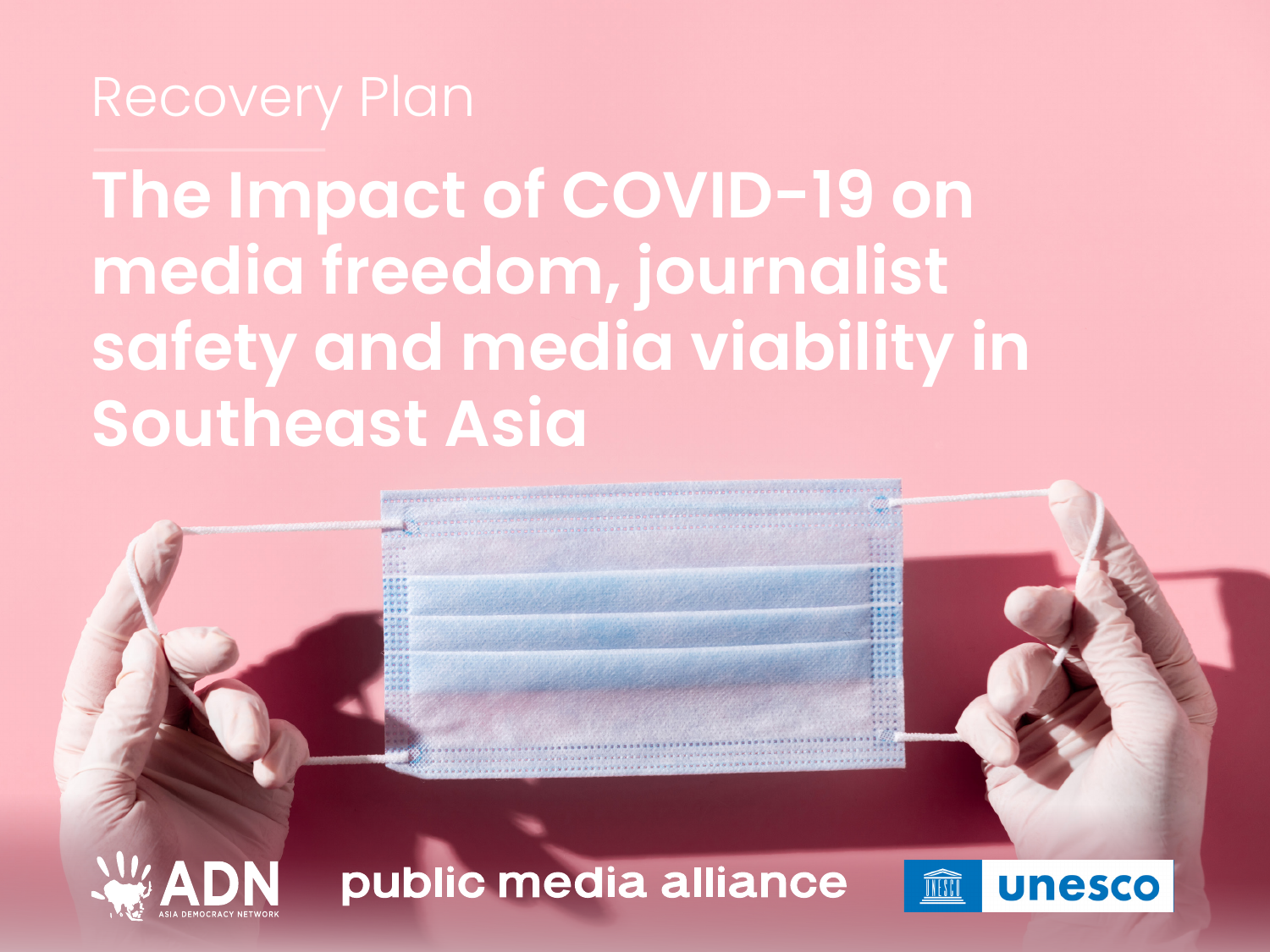## **Introduction**

The COVID-19 pandemic has exposed and exacerbated the myriad challenges that are currently confronting journalists in Southeast Asia. They face specific challenges in terms of their freedom to pursue coverage, their safety and security amid threats to their overall health and well-being, and the viability of media operations. The need to explore and pursue concrete steps to support journalists as part of a plan towards media recovery in Southeast Asia is urgent.

This draft recovery plan has been produced as part of the research project "The Impact of COVID-19 on media freedom, journalist safety and media viability in Southeast Asia", run by the Public Media Alliance (PMA) in association with the Asia Democracy Network (ADN), and with support from UNESCO Bangkok and UNESCO's International Programme for the Development of Communications (IPDC).

Guided by the research outputs from the project, the plan makes recommendations at a regional level on steps to improve media freedom, media viability, and journalist safety in nine Southeast Asian countries.

The plan incorporates some of the key points raised

as part of PMA's research and feedback with media stakeholders in the region. These include:

- ▶ Establishing a regional (non-governmental) forum to cover welfare, safety, and the freedom of journalists.
- Strengthening coordination and communication between states, with respect to media.
- Analysing the impact of digitalisation, especially the impact of social media.
- **Building strong partnerships to produce high** quality and cost-effective content.
- Strengthening public 'buy-in' supporting improved digital media literacy, better enabling citizens to distinguish disinformation and distorted news.

The following plan can be used as a template to enable improved strategic cooperation between media across Southeast Asia, enabling them to build capacity for recovery and sustainability both during and beyond the pandemic.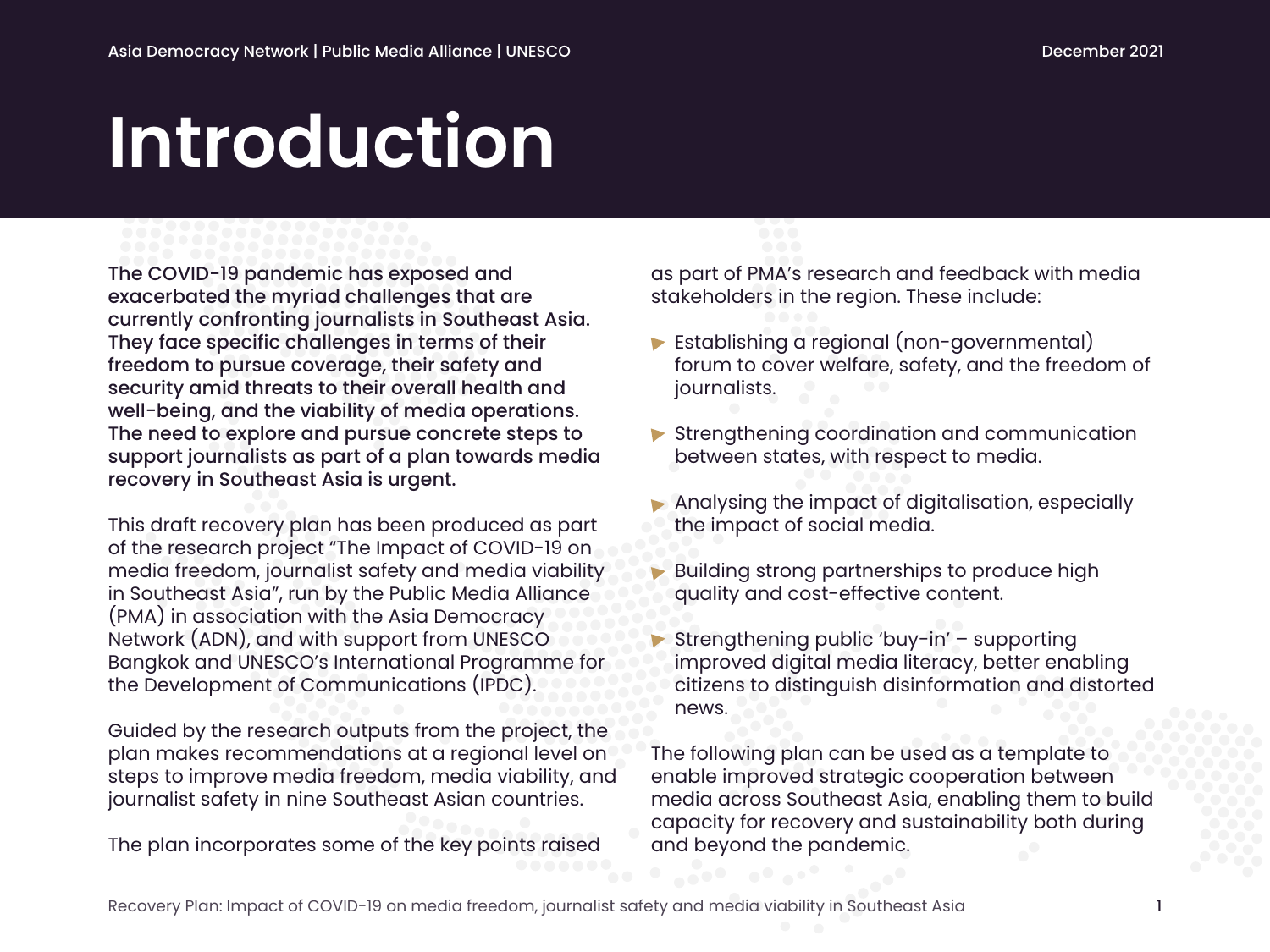## **1. Media Freedom**

- Protect, promote, and advocate a free and independent media in the region by supporting the introduction of laws and policies that enable a free media. And by establishing adequate mechanisms such as institutions, programmes and budgets for monitoring and reporting on threats, harassment, and violence against journalists.
- **Ensure independent, accountable, and** effective public service media.
- Support alternative media to ensure they complement the work of independent mainstream media outlets and fill information gaps.
- $\blacktriangleright$  Promote digital media literacy to prevent mis- and disinformation.

#### Request regional and international organisations supporting democracy to assist independent media outlets and related institutions in the region.

**Build and sustain regional solidarity** among independent media institutions to promote press freedom and pursue relevant collective actions.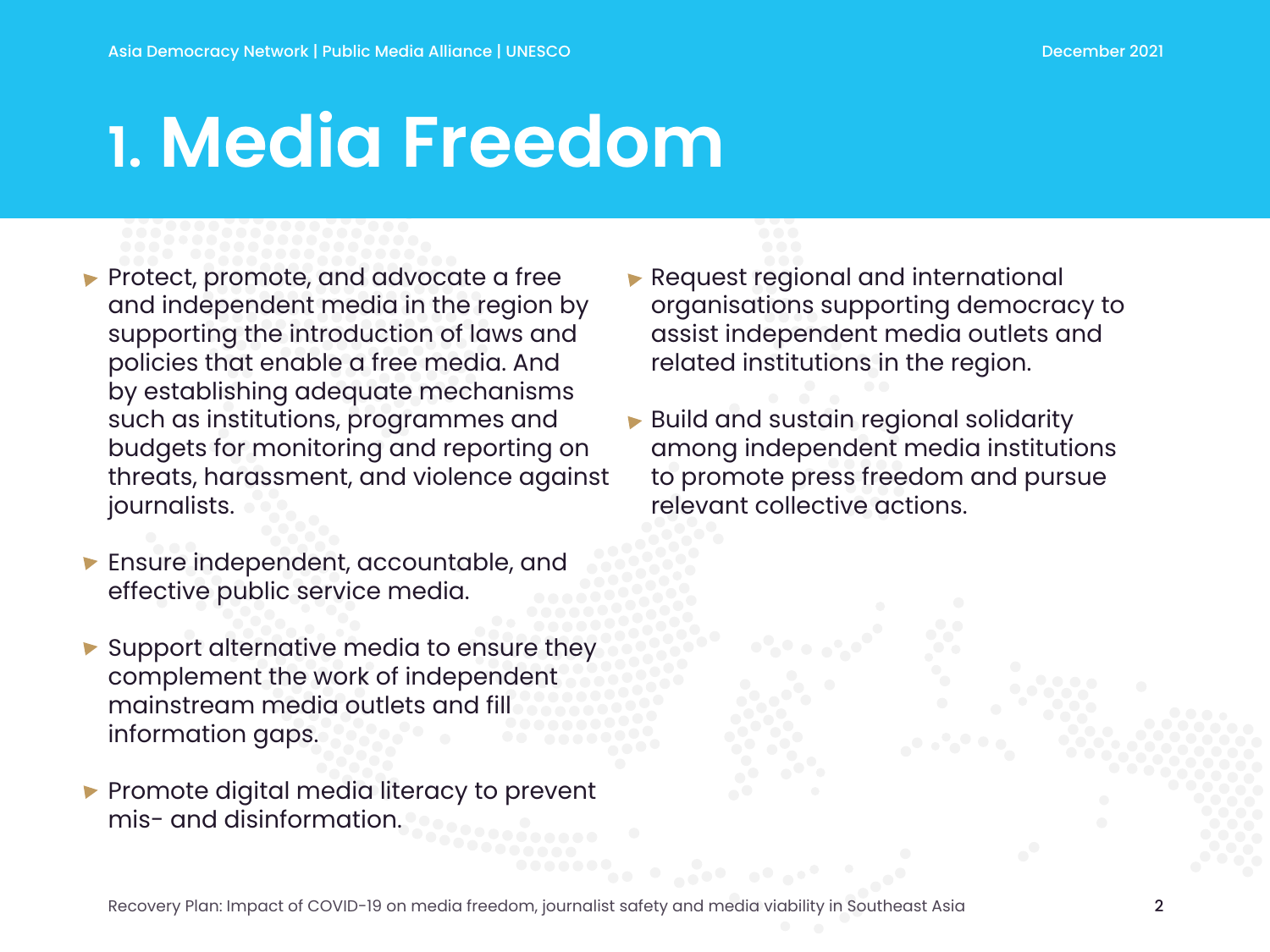# **2. Media Viability**

- **Explore new and viable business and** funding models that will help to ensure media survival and sustainability during crises. These should also be responsive to changing audience behaviours.
- $\blacktriangleright$  Ensure the welfare of media workers, including the provision of adequate social, mental, and physical protections.
- **Promote media pluralism and diversity to** counteract the concentration of media ownership.
- Strengthen media skills training that will assist in facilitating organisational shifts to digital media and better and more effective reporting.
- Diversify and enhance content strategies to ensure and sustain audience engagement.
- **Enhance digital security that benefits both** news outlets and audiences.